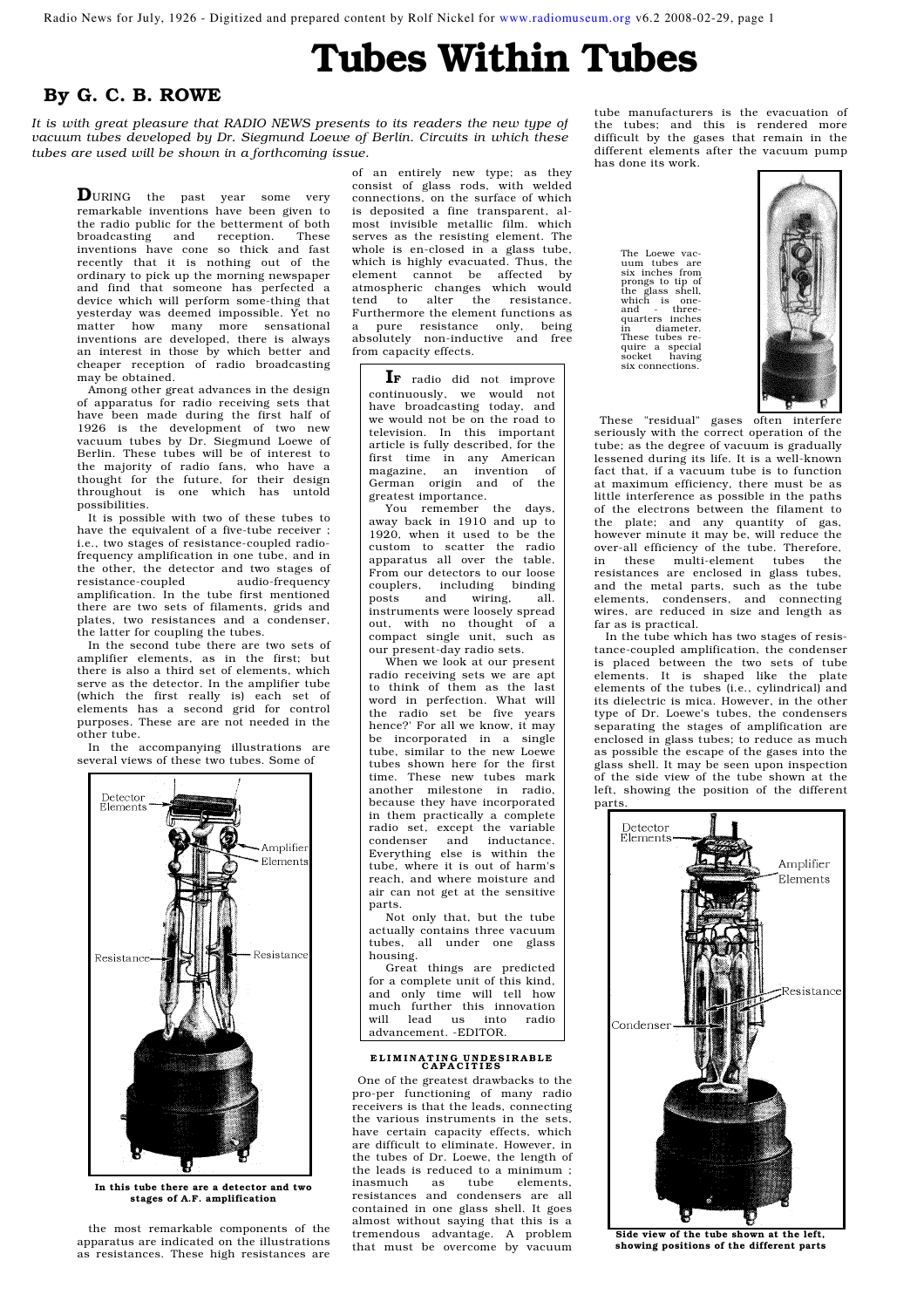Radio News for July, 1926 - Digitized and prepared content by Rolf Nickel for www.radiomuseum.org v6.2 2008-02-29, page 2



amplification It may bee seen upon inspection of the illustrations of the tubes, that the one

which contains the three tube elements is of construction quite different from the other; al-though both tubes have six prongs on the base for external prongs on the base for external connections. It is claimed by the inventor that the former tube, if connected into any tuning circuit, will give distortionless reception at loud speaker strength, and that interference from static is reduced to a minimum. The two sets of amplifier elements are arranged in approximately the center of the tube, the resistances and condensers being placed vertically below the tube elements.

The elements of the detector tube are in a horizontal position at the very top of the tube.

INTERNAL CONSTRUCTION In the tube which has two stages of<br>sistance-coupled amplification, resistance-coupled there is an extra grid element in each of the amplifier elements. This extra element can be seen by closely inspecting the illustration in the upper left corner of this page. In the top "tube" will be found three concentric rings, which show the plate of the tube (the out-side circle) ; the regular grid element, and the control grid, which is the inside circle and therefore the one that is nearest the filament. This second grid stabilizes the two stages of amplification to a remarkable extent, by the introduction of a negative bias of anywhere from 9 to 18 volts. The filament of the tube is a single stretch of wire that is run parallel to the axis of the cylindrical plate and through the middle of the control grid. The two filaments in this amplifier tube are connected in parallel and operate from a battery of 4 volts, which is almost universal practice in European tubes, just as in this country the great majority of our tubes are operated from a 6-volt battery. The interior of the second type of tubes invented by Dr. Loewe, which are shown at the bottom of the preceding page, is quite different from that of the first type. The two sets of amplifier elements have but one grid each, instead of a control grid, and the construction of the detector elements is unlike the others both in shape and size. The plate element of the detector is more or less rectangular in shape, the grid and filament being suspended horizontally within this rectangle. As in the other tube the three filaments of the tubes<br>are connected in parallel, the are connected in parallel, necessary potential being 4 volts for their operation.



Another view of the vacuum tube shown at the left of this page. The resistances used are of the type shown on page 1.

These tubes of Dr. Loewe will doubtless be forerunners of a new race of vacuum tubes. Of course, even though they operate at a very high efficiency at the present time, yet as more experiments are made there will be refinements and improvements that will make the tubes even more efficient. Certainly the inventor of these tubes is to be congratulated on his achievement in bringing the radio art a step further towards perfection.



This diagram indicates the number of tubes and their connecting apparatus that Dr. Loewe has condensed into one of his new vacuum tubes.